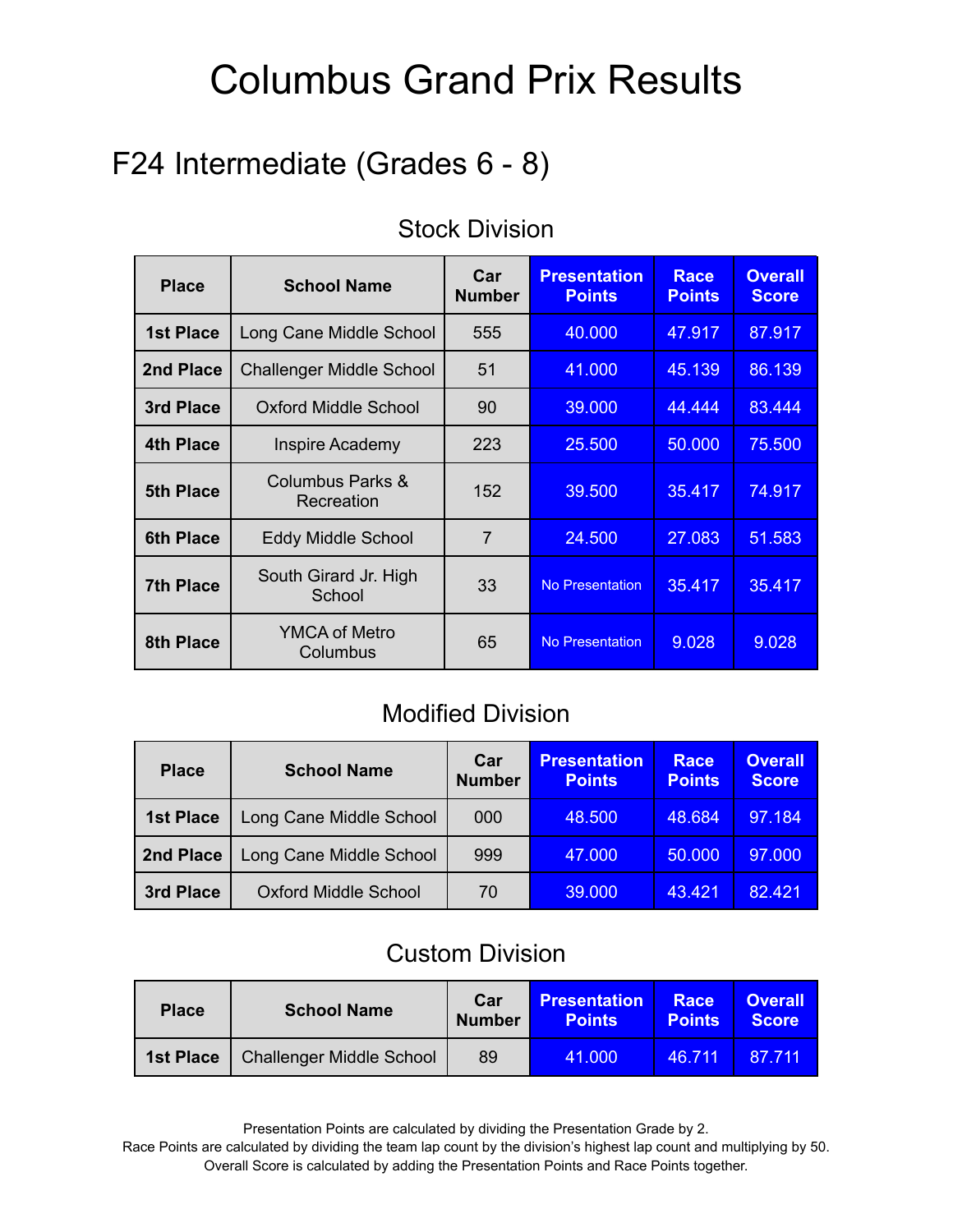## F24 Advanced (Grades 9 - 12)

| <b>Place</b>     | <b>School Name</b>            | Car<br><b>Number</b> | <b>Presentation</b><br><b>Points</b> | <b>Race</b><br><b>Points</b> | <b>Overall</b><br><b>Score</b> |
|------------------|-------------------------------|----------------------|--------------------------------------|------------------------------|--------------------------------|
| <b>1st Place</b> | <b>Oxford High School</b>     | 777                  | 43.000                               | 50.000                       | 93.000                         |
| 2nd Place        | Paul Duke STEM High<br>School | 116                  | 45.000                               | 43.284                       | 88.284                         |
| 3rd Place        | Wetumpka High School          | 106                  | 43.000                               | 38.060                       | 81.060                         |

#### Stock Division

#### Modified Division

| <b>Place</b>     | <b>School Name</b>        | Car<br><b>Number</b> | <b>Presentation</b><br><b>Points</b> | <b>Race</b><br><b>Points</b> | <b>Overall</b><br><b>Score</b> |
|------------------|---------------------------|----------------------|--------------------------------------|------------------------------|--------------------------------|
| <b>1st Place</b> | <b>Oxford High School</b> | 888                  | 43.000                               | 47.143                       | 90.143                         |

#### Custom Division

| <b>Place</b>     | <b>School Name</b>        | Car<br><b>Number</b> | <b>Presentation</b><br><b>Points</b> | <b>Race</b><br><b>Points</b> | <b>Overall</b><br><b>Score</b> |
|------------------|---------------------------|----------------------|--------------------------------------|------------------------------|--------------------------------|
| <b>1st Place</b> | <b>Oxford High School</b> | 99                   | 43.000                               | 47.857                       | 90.857                         |
| 2nd Place        | <b>Inspire Academy</b>    | 222                  | 28.500                               | 50,000                       | 78.500                         |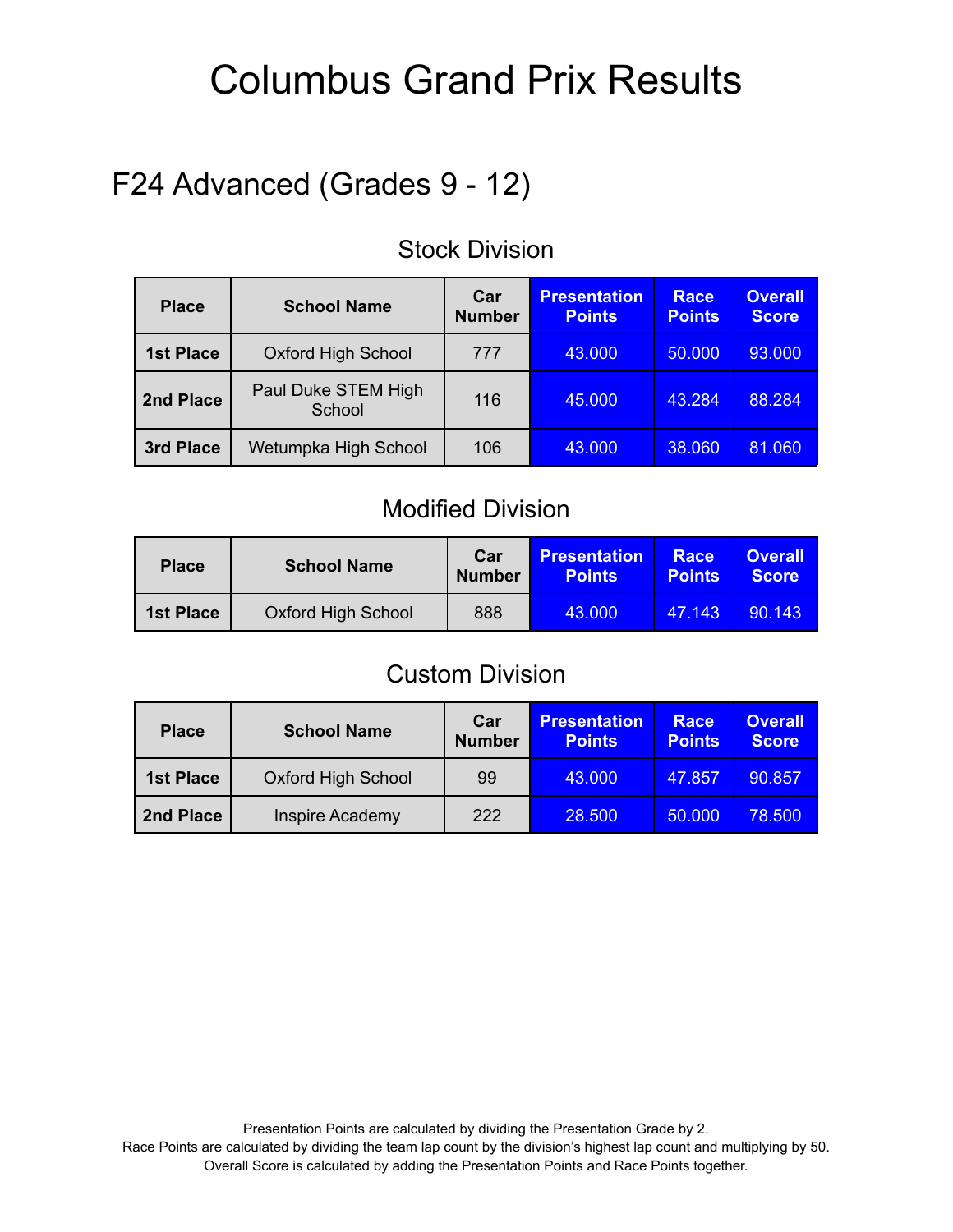### Presentation Scores

| <b>F24 Intermediate</b>                |           |              |  |  |  |
|----------------------------------------|-----------|--------------|--|--|--|
| <b>School</b>                          | Car       | <b>Grade</b> |  |  |  |
| Long Cane Middle School                | 000       | 97.000       |  |  |  |
| Long Cane Middle School                | 999       | 94.000       |  |  |  |
| <b>Challenger Middle School</b>        | 51 and 89 | 82,000       |  |  |  |
| Long Cane Middle School                | 555       | 80.000       |  |  |  |
| <b>Columbus Parks &amp; Recreation</b> | 152       | 79.000       |  |  |  |
| <b>Oxford Middle School</b>            | 70 and 90 | 78.000       |  |  |  |
| Inspire Academy                        | 223       | 51.000       |  |  |  |
| <b>Eddy Middle School</b>              | 7         | 49.000       |  |  |  |

| <b>F24 Advanced</b>                  |                |        |  |  |  |  |
|--------------------------------------|----------------|--------|--|--|--|--|
| <b>School</b><br>Car<br><b>Grade</b> |                |        |  |  |  |  |
| Paul Duke STEM High School           | 116            | 90.000 |  |  |  |  |
| <b>Oxford High School</b>            | 777 / 888 / 99 | 86.000 |  |  |  |  |
| Wetumpka High School                 | 106            | 86.000 |  |  |  |  |
| Inspire Academy                      | 222            | 57.000 |  |  |  |  |

Presentation Points are calculated by dividing the Presentation Grade by 2. Race Points are calculated by dividing the team lap count by the division's highest lap count and multiplying by 50. Overall Score is calculated by adding the Presentation Points and Race Points together.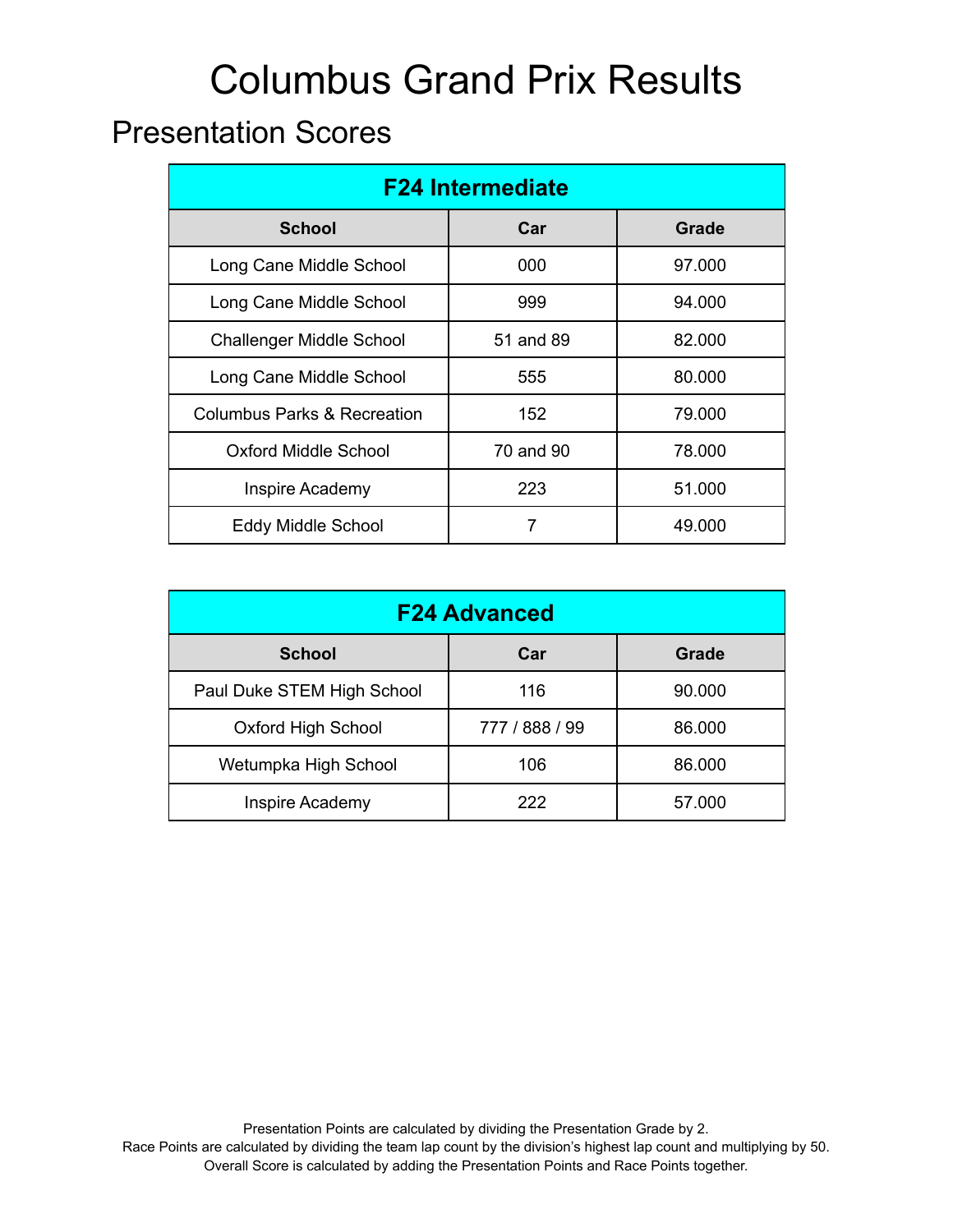# Columbus Grand Prix Results Heat Results (Middle School)

| <b>F24 Intermediate</b>                |     |               |               |                                 |  |  |  |
|----------------------------------------|-----|---------------|---------------|---------------------------------|--|--|--|
| <b>STOCK DIVISION</b>                  |     | Heat 1        | Heat 2        | <b>Lap Count</b><br>for Scoring |  |  |  |
| Inspire Academy                        | 223 | 65 laps       | 72 laps       | 72 laps                         |  |  |  |
| Long Cane Middle School                | 555 | 65 laps       | 69 laps       | 69 laps                         |  |  |  |
| <b>Challenger Middle School</b>        | 51  | 65 laps       | 59 laps       | 65 laps                         |  |  |  |
| <b>Oxford Middle School</b>            | 90  | 52 laps       | 64 laps       | 64 laps                         |  |  |  |
| South Girard Jr. High School           | 33  | 51 laps       | 50 laps       | 51 laps                         |  |  |  |
| <b>Columbus Parks &amp; Recreation</b> | 152 | 49 laps       | 51 laps       | 51 laps                         |  |  |  |
| <b>Eddy Middle School</b>              | 7   | 1 lap         | 39 laps       | 39 laps                         |  |  |  |
| <b>YMCA of Metro Columbus</b>          | 65  | 13 laps       | 1 lap         | 13 laps                         |  |  |  |
| <b>MODIFIED DIVISION</b>               |     | <b>Heat 1</b> | <b>Heat 2</b> | <b>Lap Count</b><br>for Scoring |  |  |  |
| Long Cane Middle School                | 999 | 72 laps       | 76 laps       | 76 laps                         |  |  |  |
| Long Cane Middle School                | 000 | 60 laps       | 74 laps       | 74 laps                         |  |  |  |
| <b>Oxford Middle School</b>            | 70  | 57 laps       | 66 laps       | 66 laps                         |  |  |  |
| <b>CUSTOM DIVISION</b>                 |     | <b>Heat 1</b> | Heat 2        | <b>Lap Count</b><br>for Scoring |  |  |  |
| <b>Challenger Middle School</b>        | 89  | 71 laps       | 59 laps       | 71 laps                         |  |  |  |